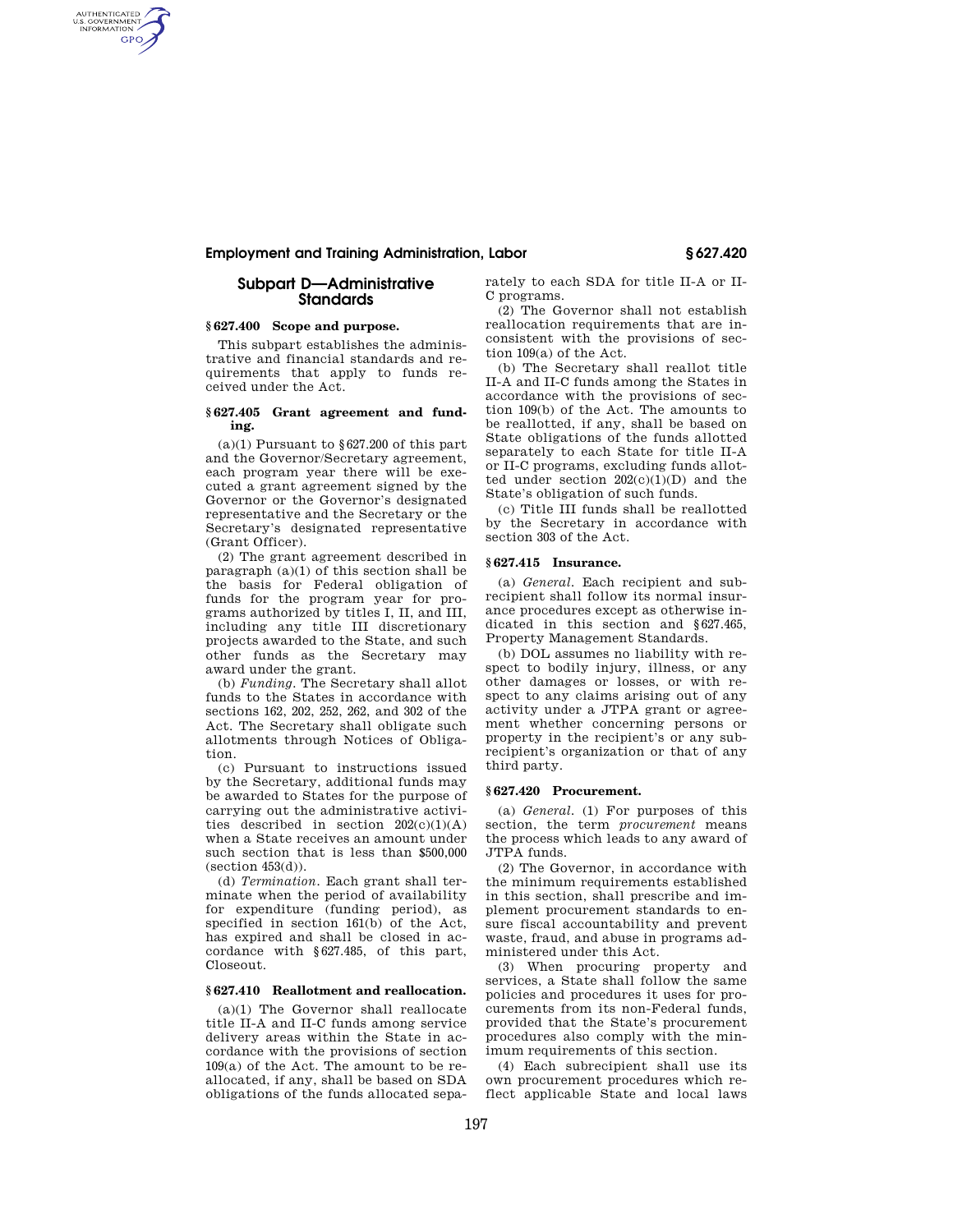and regulations, provided that the subrecipient's procurement procedures also comply with the requirements of this section and the standards established by the Governor, pursuant to paragraph (a)(2) of this section.

(5) States and subrecipients shall not use funds provided under JTPA to duplicate facilities or services available in the area (with or without reimbursement) from Federal, State, or local sources, unless it is demonstrated that the JTPA-funded alternative services or facilities would be more effective or more likely to achieve performance goals (sections 107(b) and 141(h)).

(6) Awards are to be made to responsible organizations possessing the demonstrated ability to perform successfully under the terms and conditions of a proposed subgrant or contract. A determination of demonstrated ability shall be done in accordance with the requirements contained in §627.422 (b) and (d).

(b) *Competition.* (1) Each State and subrecipient shall conduct procurements in a manner which provides full and open competition. Some of the situations considered to be restrictive of competition include, but are not limited to:

(i) Placing unreasonable requirements on firms or organizations in order for them to qualify to do business;

(ii) Requiring unnecessary experience and excessive bonding;

(iii) Noncompetitive pricing practices between firms or organizations or between affiliated companies or organizations;

(iv) Noncompetitive awards to consultants that are on retainer contracts;

(v) Organizational conflicts of interest;

(vi) Specifying only a ''brand name'' product instead of allowing ''an equal'' product to be offered and describing the performance of other relevant requirements of the procurement;

(vii) Overly restrictive specifications; and

(viii) Any arbitrary action in the procurement process.

(2) Each State and subrecipient shall have written procedures for procurement transactions. These procedures shall ensure that all solicitations:

**§ 627.420 20 CFR Ch. V (4–1–10 Edition)** 

(i) Incorporate a clear and accurate description of the technical requirements for the material, product, or service to be procured (including quantities). Such description shall not, in competitive procurements, contain features which unduly restrict competition; and

(ii) Identify all requirements which the offerors must fulfill and all other factors to be used in evaluating bids or proposals.

(3) Each State and subrecipient shall ensure that all prequalified lists of persons, firms, or other organizations which are used in acquiring goods and services are current and include sufficient numbers of qualified sources to ensure maximum open and free competition.

(c) *Conflict of interest.* (1) Each recipient and subrecipient shall maintain a written code of standards of conduct governing the performance of persons engaged in the award and administration of JTPA contracts and subgrants. To the extent permitted by State or local law or regulation, such standards of conduct will provide for penalties, sanctions, or other disciplinary actions for violations of such standards by the awarding agency's officers, employees, or agents, or by awardees or their agents.

(2) *Staff conflict of interest.* Each recipient and subrecipient shall ensure that no individual in a decisionmaking capacity shall engage in any activity, including participation in the selection, award, or administration of a subgrant or contract supported by JTPA funds if a conflict of interest, real or apparent, would be involved.

(3) *PIC conflict of interest.* (i) A PIC member shall not cast a vote, nor participate in any decisionmaking capacity, on the provision of services by such member (or any organization which that member directly represents), nor on any matter which would provide any direct financial benefit to that member.

(ii) Neither membership on the PIC nor the receipt of JTPA funds to provide training and related services shall be construed, by itself, to violate provisions of section 141(f) of the Act or §627.420.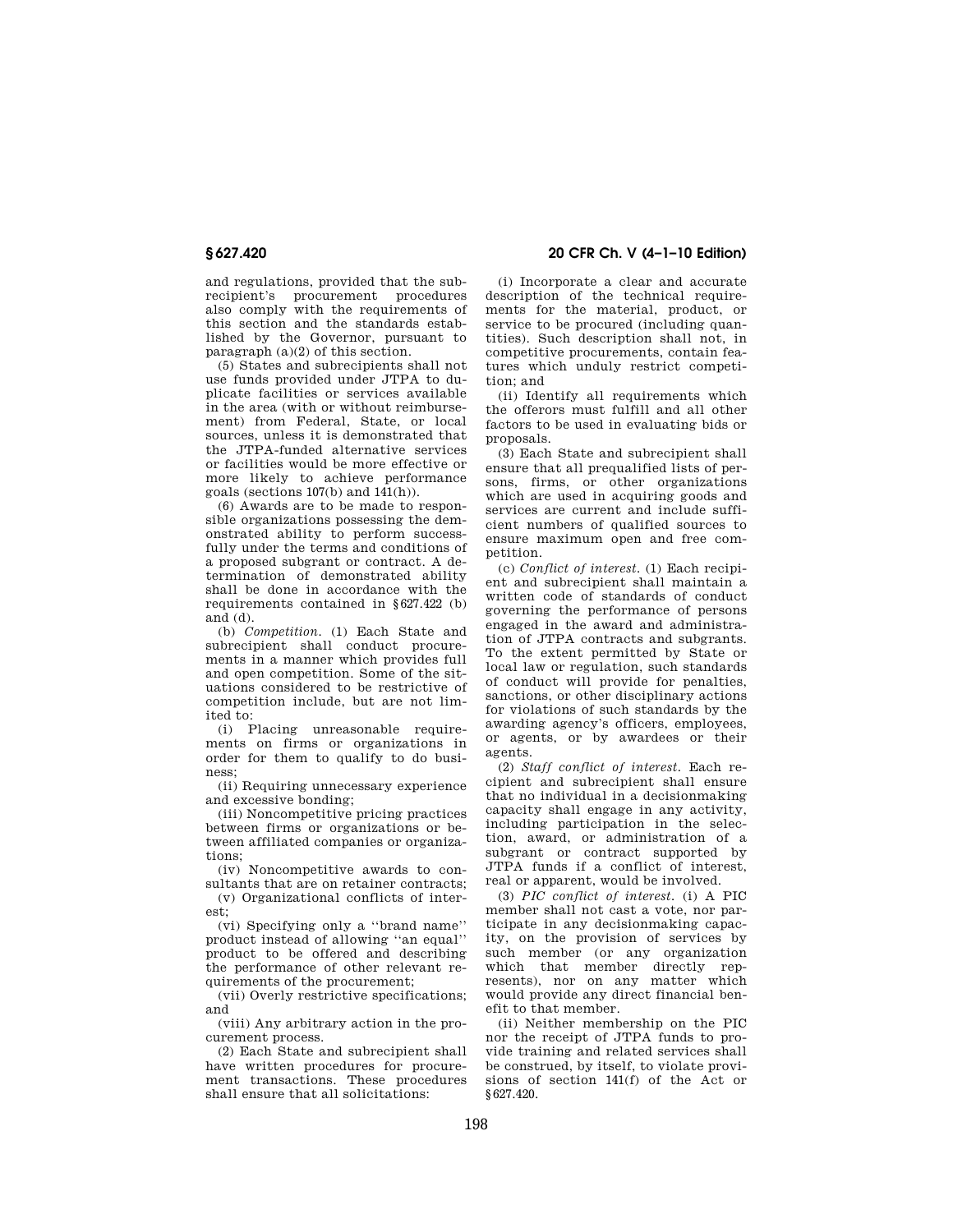# **Employment and Training Administration, Labor § 627.420**

(4) A conflict of interest under paragraphs (c) (2) and (3) of this section would arise when:

(i) The individual,

(ii) Any member of the individual's immediate family,

(iii) The individual's partner, or

(iv) An organization which employs, or is about to employ, any of the above, has a financial or other interest in the firm or organization selected for award.

(5) The officers, employees, or agents of the agency and PIC members making the award will neither solicit nor accept gratuities, favors, or anything of monetary value from awardees, potential awardees, or parties to subagreements. States and subrecipients may set minimum rules where the financial interest is not substantial or the gift is an unsolicited item of nominal intrinsic value.

(d) *Methods of procurement.* (1) Each State and subrecipient shall use one of the following methods of procurement, as appropriate for each procurement action:

(i) *Small purchase procedures*—simple and informal procurement methods for securing services, supplies, or other property that do not cost more than \$25,000 in the aggregate. Recipients and subrecipients shall not break down one purchase into several purchases merely to be able to use small purchase procedures. The Governor shall establish standards for small purchase procedures to ensure that price or rate quotations will be documented from an adequate number of qualified sources.

(ii) *Sealed bids (formal advertising)* bids are publicly solicited procurements for which a firm-fixed-price award (lump sum or unit price) or other fixed-price arrangement is awarded to the responsible bidder whose bid, conforming with all the material terms and conditions of the invitation for bids, is the lowest in price. The Governor shall establish standards for sealed bids which include requirements that invitations for bids be publicly advertised, and that bids be solicited from an adequate number of organizations.

(iii) *Competitive proposals*—normally conducted with more than one source submitting an offer and either a fixed-

price or cost-reimbursement type award is made. The Governor shall establish standards for competitive proposals which include requirements for the establishment of a documented methodology for technical evaluations and award to the responsible offeror whose proposals are most advantageous to the program with price, technical, and other factors considered.

(iv) *Noncompetitive proposals (sole source)*—procurement through solicitation of a proposal from only one source, the funding of an unsolicited proposal, or when, after solicitation of a number of sources, competition is determined inadequate. Each State and subrecipient shall minimize the use of sole source procurements to the extent practicable, but in every case the use of sole source procurements shall be justified and documented. On-the-job training (OJT) awards (except OJT brokering awards, which shall be selected competitively) and the enrollment of individual participants in classroom training may be sole sourced. For all other awards, procurement by noncompetitive proposals may be used only when the award is infeasible under small purchase procedures, sealed bids, or competitive proposals and one of the following circumstances applies:

(A) The item or service is available only from a single source;

(B) The public exigency or emergency need for the item or service does not permit a delay resulting from competitive solicitation;

(C) For SDAs, SSGs and subrecipients, the awarding agency authorizes noncompetitive proposals; for States, the noncompetitive proposal is approved through the State's normal sole source approval process;

(D) After solicitation of a number of sources, competition is determined inadequate;

(2) *Pass Throughs*—The procurement rules do not apply to pass throughs of monies from any unit of State or local government (or SDA or SSG administrative entities) to other such units, such as a local educational agency or public housing authority. To qualify as a pass through, the receiving entity must either further pass through the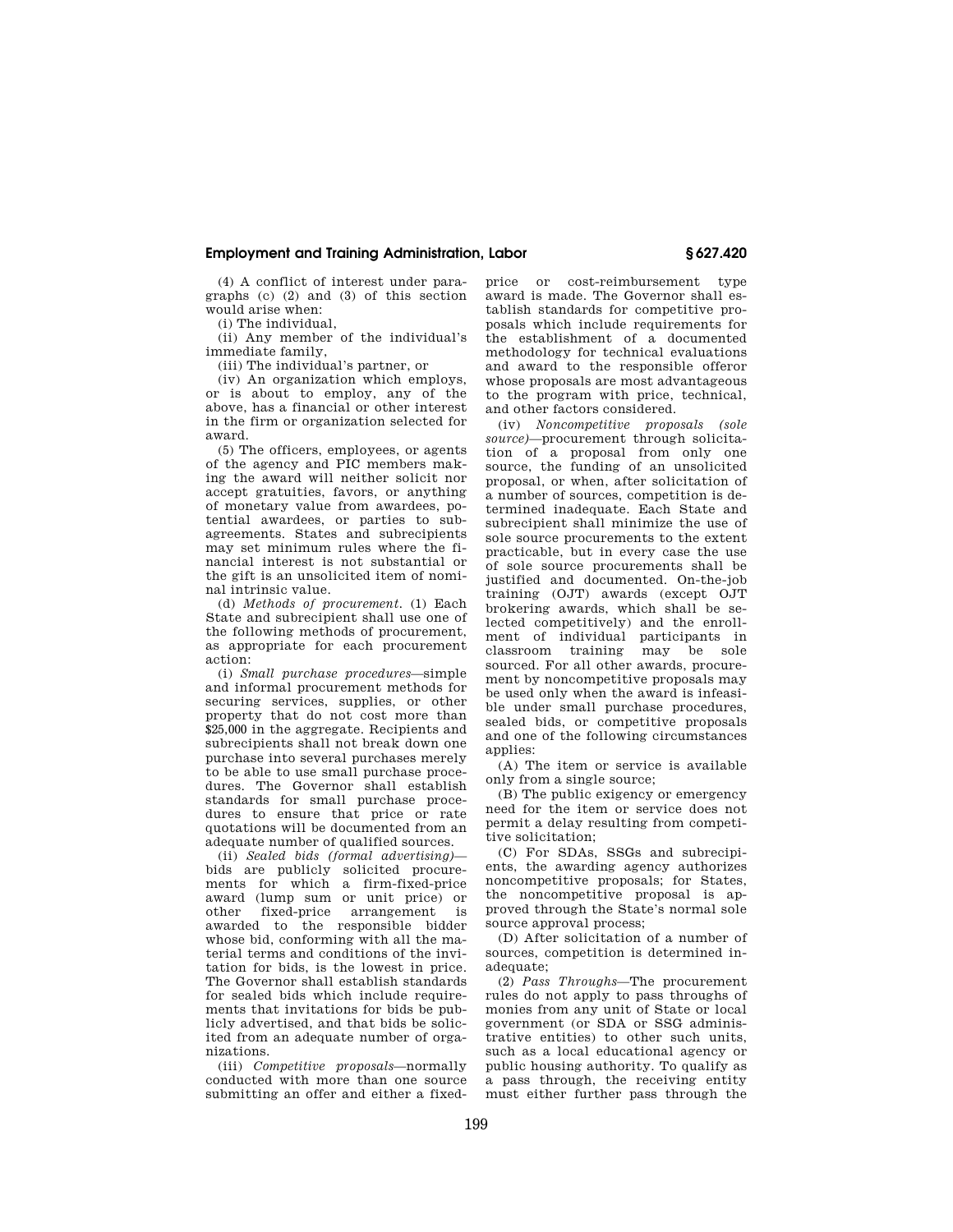monies to another such entity or procure services in accordance with the procurement rules.

(e) *Cost or price analysis.* (1) Each recipient, in accordance with the minimum requirements established in this section, shall establish standards on the performance of cost or price analysis.

(2) Each recipient and subrecipient shall perform a cost or price analysis in connection with every procurement action, including modifications (except for modifications where a determination has been made that they do not have a monetary impact). The method and degree of analysis depends on the facts surrounding the particular procurement and pricing situation. At a minimum, the awarding agency shall make independent estimates before receiving bids or proposals. A cost analysis is necessary when the offeror is required to submit the elements of the estimated cost (e.g., as in the case of subrecipient relationships), when adequate price competition is lacking, and for sole source procurements, including modifications or change orders. A price analysis shall be used when price reasonableness can be established on the basis of a catalog or market price of a commercial product sold in substantial quantities to the general public or based on prices set by law or regulation (including situations involving inadequate price competition and sole source procurements where a price analysis may be used in lieu of a cost analysis). When a cost analysis is necessary and there is inadequate price competition, the offeror shall certify that to the best of its knowledge and belief, the cost data are accurate, complete, and current at the time of agreement on price. Awards or modifications negotiated in reliance on such data should provide the awarding agency a right to a price adjustment to exclude any significant sum by which the price was increased because the awardee had knowingly submitted data that were not accurate, complete, or current as certified.

(3) JTPA procurements shall not permit excess program income (for nonprofit and governmental entities) or excess profit (for private for-profit entities). If profit or program income is

**§ 627.420 20 CFR Ch. V (4–1–10 Edition)** 

included in the price, the awarding agency shall negotiate profit or program income as a separate element of the price for each procurement in which there is no price competition and in all cases where cost analysis is performed. To establish a fair and reasonable profit or program income, consideration shall be given to:

(i) The complexity of the work to be performed;

(ii) The risk borne by the awardee;

(iii) The offeror's investment;

(iv) The amount of subcontracting/ subgranting;

(v) The quality of the offeror's record of past performance;

(vi) Industry profit rates in the surrounding geographical area for similar work; and

(vii) Market conditions in the surrounding geographical area.

(4) Each recipient and subrecipient may charge to the agreement only those costs which are consistent with the allowable cost provisions of §627.435 of this part, including the guidelines issued by the Governor, as required at §627.435(i) of this part.

(5) The cost plus a percentage of cost method shall not be used.

(f) *Oversight.* (1) Each recipient and subrecipient shall conduct and document oversight to ensure compliance with the procurement standards, in accordance with the requirements of §627.475 of this part, Oversight and monitoring.

(2) Each recipient and subrecipient shall maintain an administration system which ensures that vendors and subrecipients perform in accordance with the terms, conditions, and specifications of their awards.

(g) *Transactions between units of government.* (1) Except as provided in paragraph (g)(2) of this section, procurement transactions between units of State or local governments, or any other entities organized principally as the administrative entity for service delivery areas or substate areas, shall be conducted on a cost reimbursable basis. Cost plus type awards are not allowable.

(2) In the case of procurement transactions with schools that are a part of